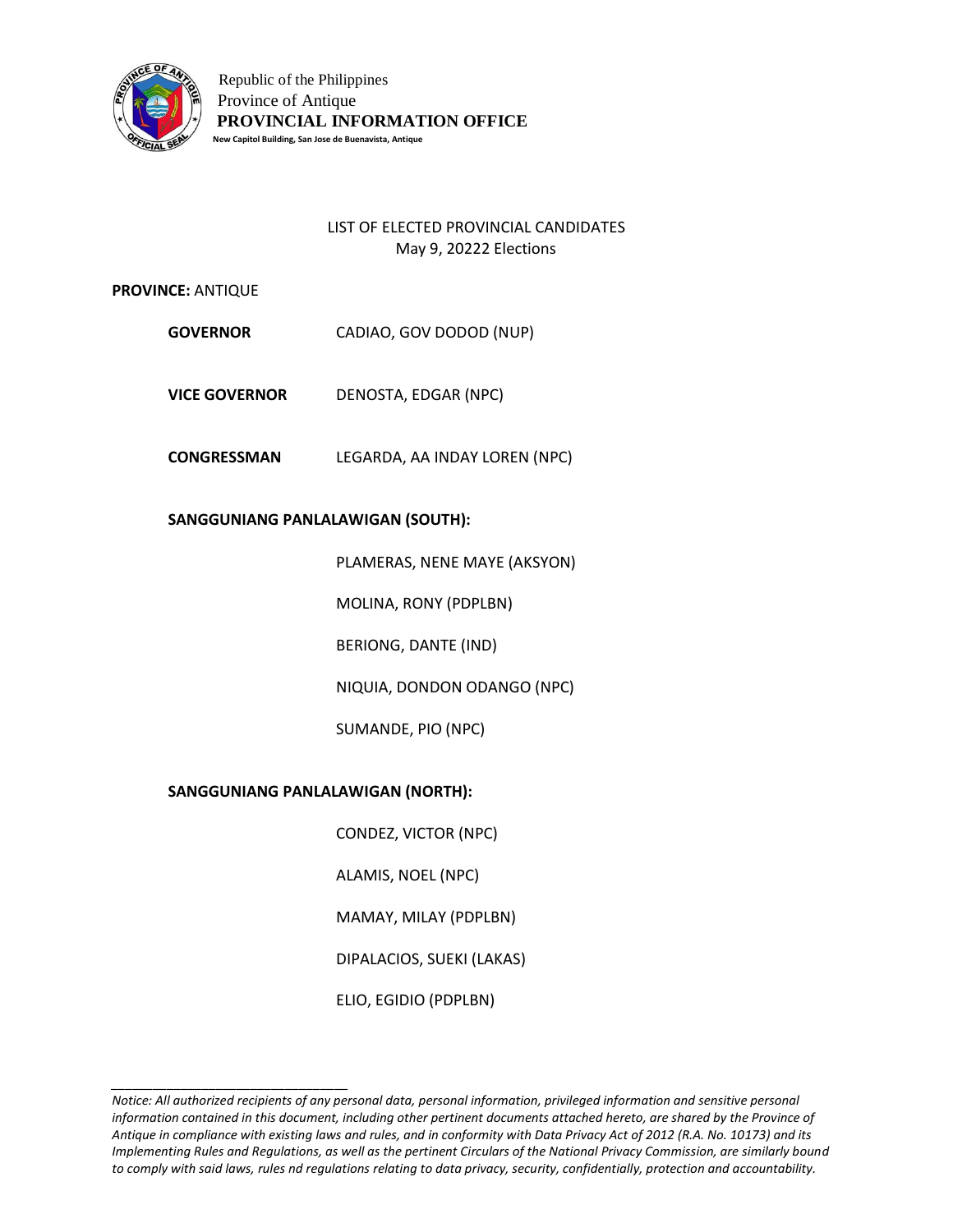

# LIST OF ELECTED PROVINCIAL CANDIDATES May 9, 20222 Elections

## **MUNICIPALITY:** ANINI-Y

**MAYOR** POLLICAR, MAXFIL (NPC)

**VICE MAYOR** SAMPIOR, JORREY (PDPLBN)

## **SANGGUNIANG BAYAN MEMBERS**

- 1. HERNAEZ, GLENN (NUP)
- 2. HERNAEZ, MICAH JEREMY (IND)
- 3. POLLICAR, MAHAL (IND)
- 4. SALMITE, ARVIN (IND)
- 5. CAZEÑAS, INDAY MAGDA (PDPLBN)
- 6. SOLIS, ADVIENTO ORLANDO (NPC)
- 7. FORMAREJO, AMALIA (NUP)
- 8. GENTICA, ROGER (LAKAS)

*Notice: All authorized recipients of any personal data, personal information, privileged information and sensitive personal information contained in this document, including other pertinent documents attached hereto, are shared by the Province of Antique in compliance with existing laws and rules, and in conformity with Data Privacy Act of 2012 (R.A. No. 10173) and its Implementing Rules and Regulations, as well as the pertinent Circulars of the National Privacy Commission, are similarly bound to comply with said laws, rules nd regulations relating to data privacy, security, confidentially, protection and accountability.*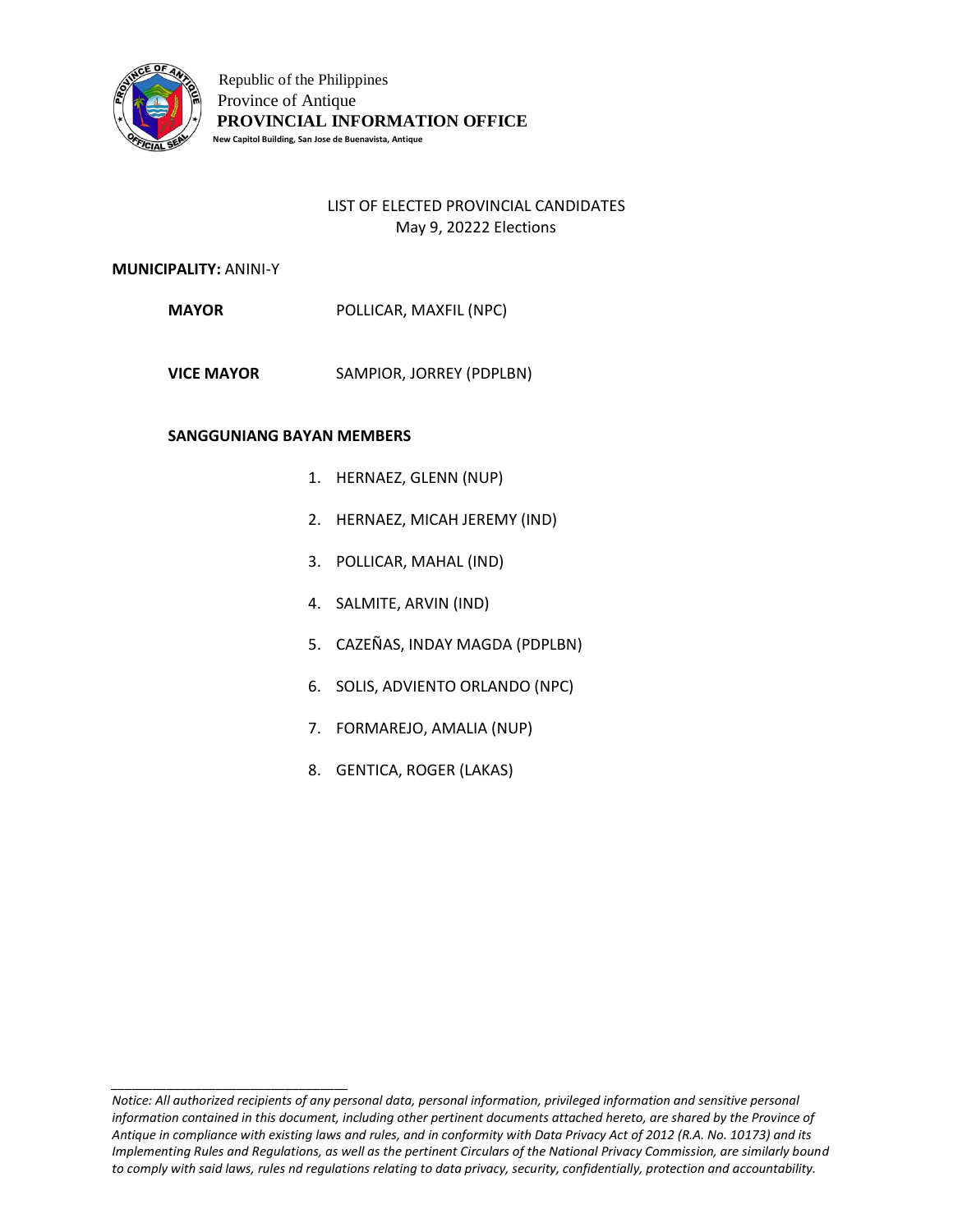

# LIST OF ELECTED PROVINCIAL CANDIDATES May 9, 20222 Elections

### **MUNICIPALITY:** TOBIAS FORNIER

*\_\_\_\_\_\_\_\_\_\_\_\_\_\_\_\_\_\_\_\_\_\_\_\_\_\_\_\_\_\_\_\_\_\_*

**MAYOR** TAJANLANGIT, TOTO (PDPLBN)

**VICE MAYOR** FORNIER, JOJO (NUP)

- 1. MAGDAONG, NONOY RENE (NUP)
- 2. MACABANTI, BOYET (AKSYON)
- 3. LIGNIG, KAP JOHN (AKSYON)
- 4. MAGOS, BB DOY (NPC)
- 5. ASENJO, INDAY TESS (IND)
- 6. FLOR, BONG (AKSYON)
- 7. MACADANGDANG, EILEEN (NPC)
- **8.** FORNIER, INDAY ORCHID (NPC)

*Notice: All authorized recipients of any personal data, personal information, privileged information and sensitive personal information contained in this document, including other pertinent documents attached hereto, are shared by the Province of Antique in compliance with existing laws and rules, and in conformity with Data Privacy Act of 2012 (R.A. No. 10173) and its Implementing Rules and Regulations, as well as the pertinent Circulars of the National Privacy Commission, are similarly bound to comply with said laws, rules nd regulations relating to data privacy, security, confidentially, protection and accountability.*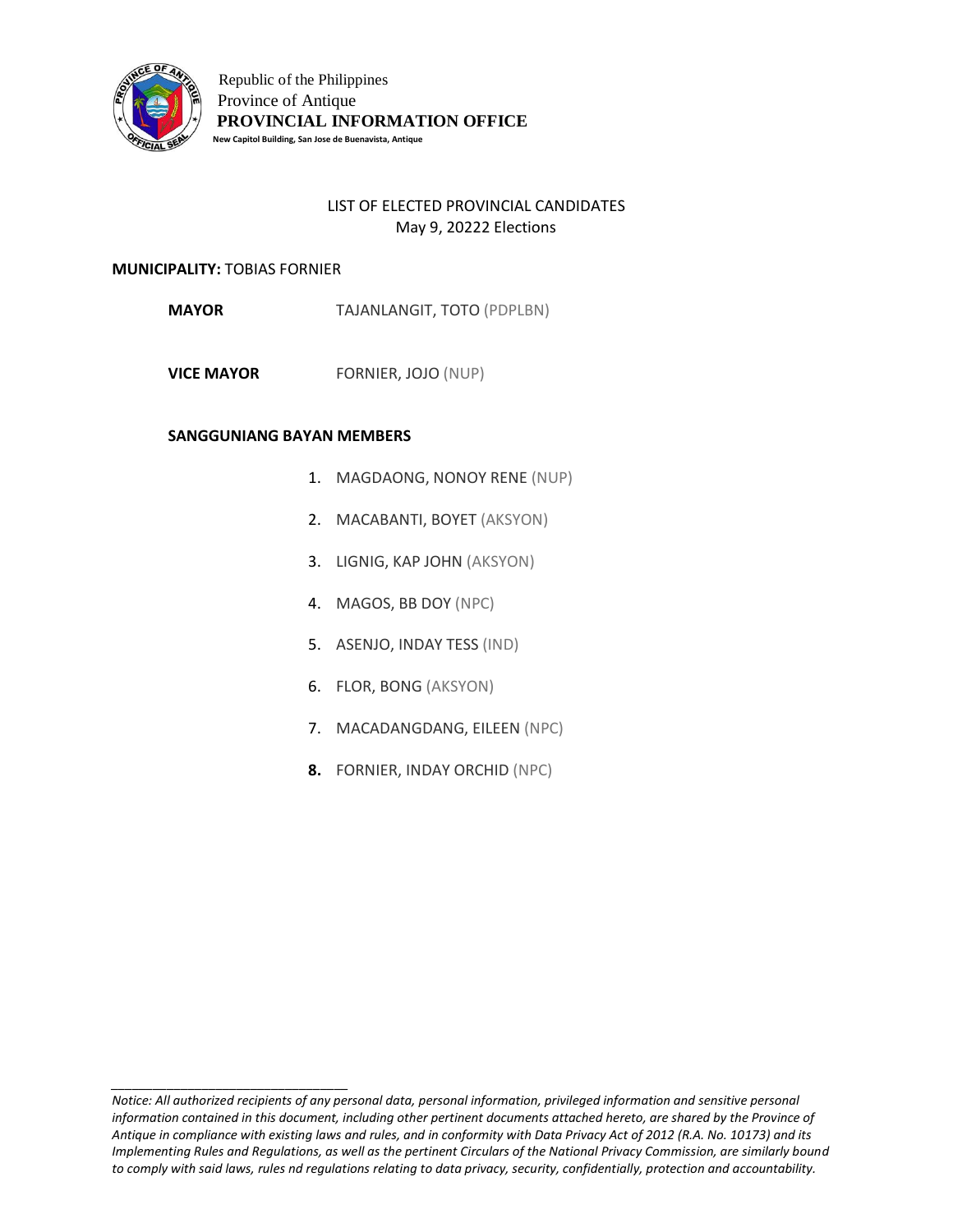

# LIST OF ELECTED PROVINCIAL CANDIDATES May 9, 20222 Elections

## **MUNICIPALITY:** HAMTIC

**MAYOR** PACIFICADOR, JUNJUN (NPC)

**VICE MAYOR** PACIFICADOR, JULIE (NPC)

#### **SANGGUNIANG BAYAN MEMBERS**

- 1. PACIFICADOR, DOC EVA (IND)
- 2. BERTOLANO, LIBERTY (IND)
- 3. TIRON, ARCI (AKSYON)
- 4. SANCHEZ, BEMBOY (NPC)
- 5. KASILAG, BRO (PDPLBN)
- 6. CHECA, GIL (NPC)
- 7. PACIFICADOR, JOKER (NPC)
- 8. SUMACULUB, EDMAND (PDPLBN)

*Notice: All authorized recipients of any personal data, personal information, privileged information and sensitive personal information contained in this document, including other pertinent documents attached hereto, are shared by the Province of Antique in compliance with existing laws and rules, and in conformity with Data Privacy Act of 2012 (R.A. No. 10173) and its Implementing Rules and Regulations, as well as the pertinent Circulars of the National Privacy Commission, are similarly bound to comply with said laws, rules nd regulations relating to data privacy, security, confidentially, protection and accountability.*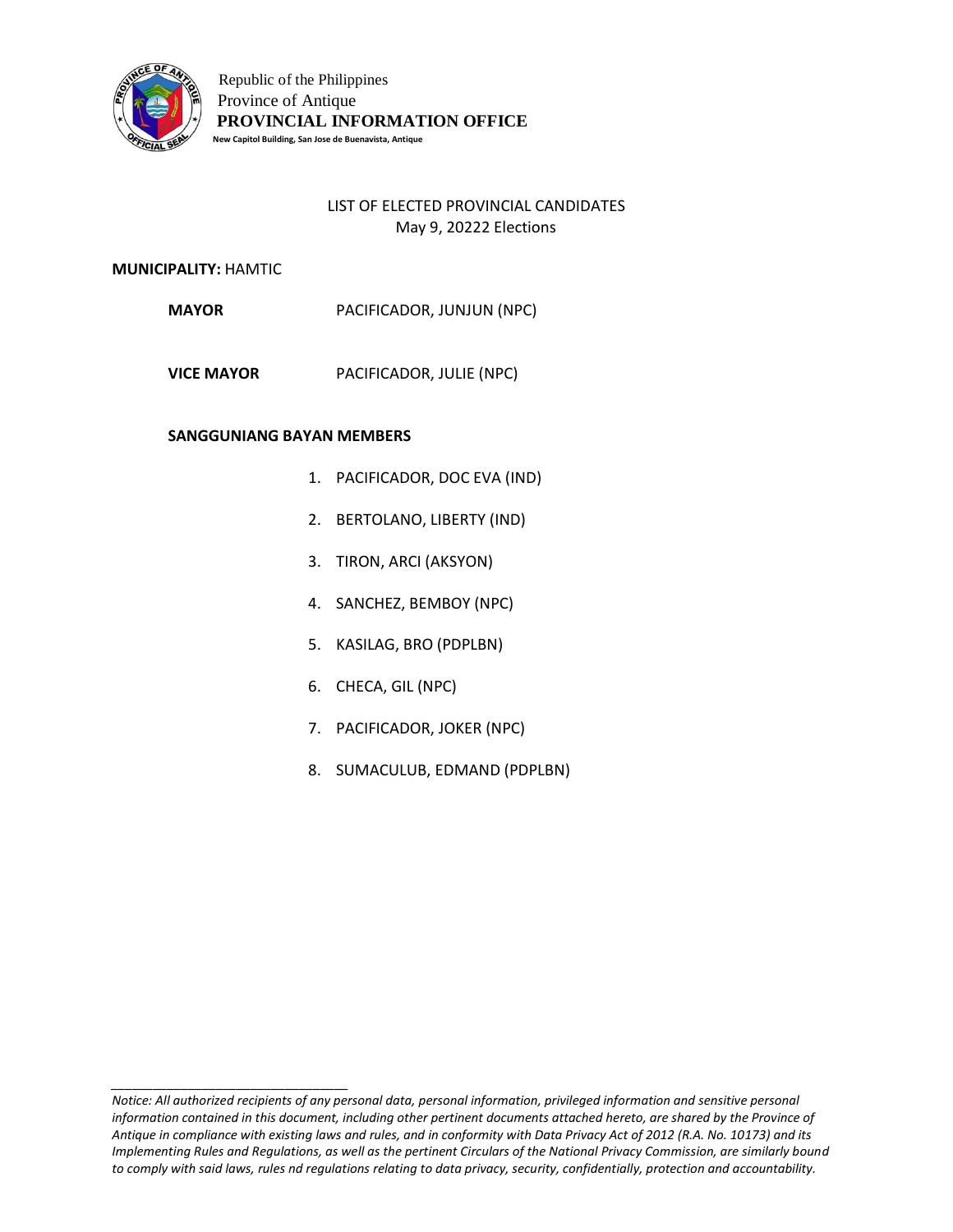

# LIST OF ELECTED PROVINCIAL CANDIDATES May 9, 20222 Elections

## **MUNICIPALITY:** SAN JOSE DE BUENAVISTA

*\_\_\_\_\_\_\_\_\_\_\_\_\_\_\_\_\_\_\_\_\_\_\_\_\_\_\_\_\_\_\_\_\_\_*

**MAYOR** UNTARAN, ELMER (AKSYON)

**VICE MAYOR** ENCARNACION, JUSTIN (AKSYON)

- 1. DOLOR, AMOR (IND)
- 2. PLAMERAS, INDAY AIMEE (NPC)
- 3. BANUSING, BOBOY (NPC)
- 4. ALOCILJA, DODONG (PDPLBN)
- 5. LOTILLA, PAOLO MARTIN (AKSYON)
- 6. MOLINA, JOEY (PDPLBN)
- 7. GALINDO, TAWE (AKSYON)
- 8. BALDEVIA, CALOY (NPC)

*Notice: All authorized recipients of any personal data, personal information, privileged information and sensitive personal information contained in this document, including other pertinent documents attached hereto, are shared by the Province of Antique in compliance with existing laws and rules, and in conformity with Data Privacy Act of 2012 (R.A. No. 10173) and its Implementing Rules and Regulations, as well as the pertinent Circulars of the National Privacy Commission, are similarly bound to comply with said laws, rules nd regulations relating to data privacy, security, confidentially, protection and accountability.*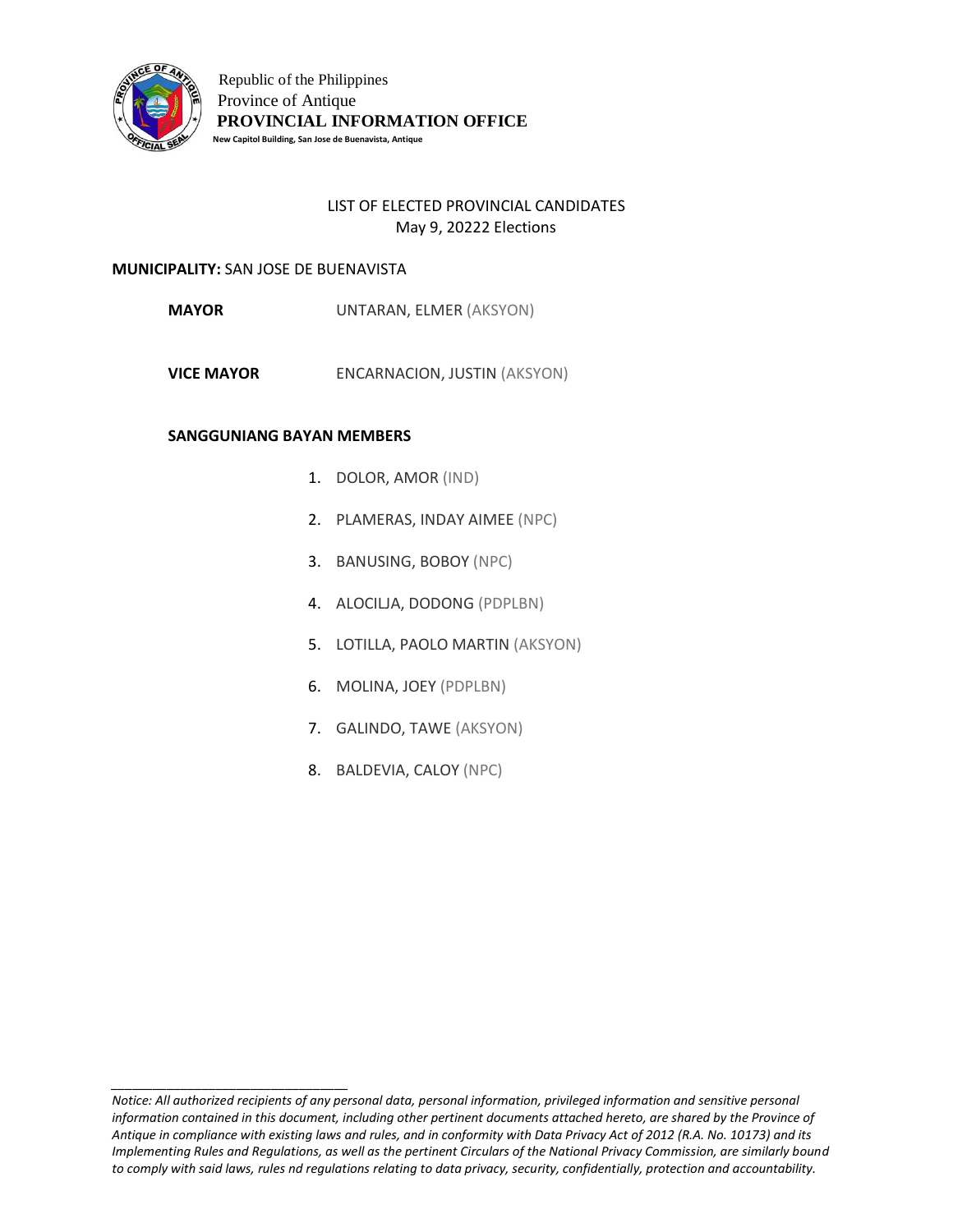

# LIST OF ELECTED PROVINCIAL CANDIDATES May 9, 20222 Elections

### **MUNICIPALITY:** SIBALOM

*\_\_\_\_\_\_\_\_\_\_\_\_\_\_\_\_\_\_\_\_\_\_\_\_\_\_\_\_\_\_\_\_\_\_*

**MAYOR** OCCEÑA, GIAN CARLO (PDPLBN)

**VICE MAYOR** BUTIONG, KAZY (PDPLBN)

- 1. LACSAMA, TOTING (NUP)
- 2. ECO, JIMMY (IND)
- 3. PAJARITO, TOTO FRANCO (NUP)
- 4. TUBIANOSA, DOC BERNS (IND)
- 5. ABONG, SIR BIDOT (PDPLBN)
- 6. BUTIONG, SEBASTIAN (PDPLBN)
- 7. YAN, DONNA CHRIS (PDPLBN)
- 8. NABALAN, REYMOND (NUP)

*Notice: All authorized recipients of any personal data, personal information, privileged information and sensitive personal information contained in this document, including other pertinent documents attached hereto, are shared by the Province of Antique in compliance with existing laws and rules, and in conformity with Data Privacy Act of 2012 (R.A. No. 10173) and its Implementing Rules and Regulations, as well as the pertinent Circulars of the National Privacy Commission, are similarly bound to comply with said laws, rules nd regulations relating to data privacy, security, confidentially, protection and accountability.*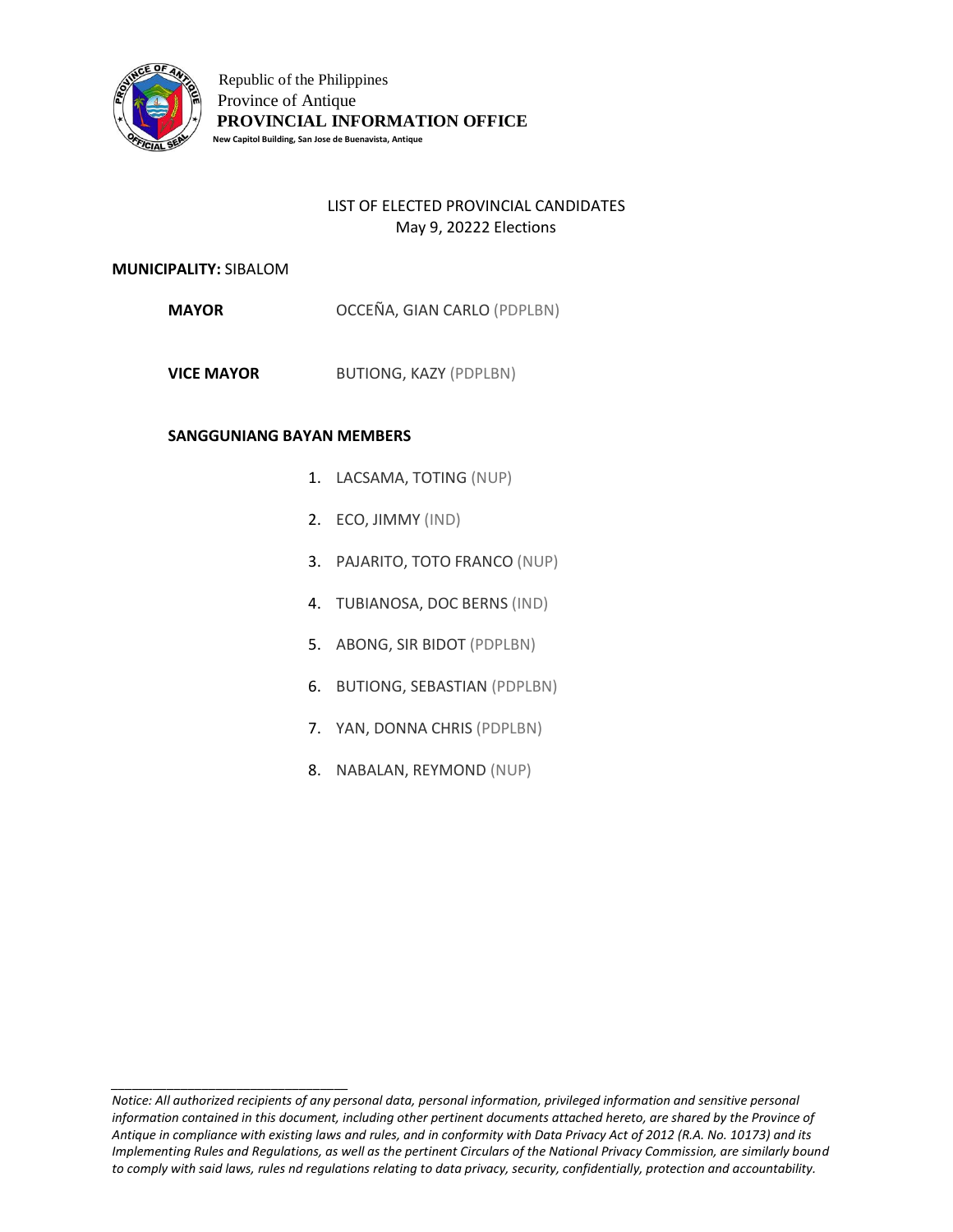

# LIST OF ELECTED PROVINCIAL CANDIDATES May 9, 20222 Elections

### **MUNICIPALITY:** SAN REMIGIO

*\_\_\_\_\_\_\_\_\_\_\_\_\_\_\_\_\_\_\_\_\_\_\_\_\_\_\_\_\_\_\_\_\_\_*

**MAYOR** MISSION, MAR (AKSYON)

**VICE MAYOR** PETINGLAY, INSIK (NPC)

- 1. FAMA, DOC JEMAR (IND)
- 2. VICTORIANO, KAP EPING (NPC)
- 3. MEDINA, POPOY (IND)
- 4. PANES, SME (NPC)
- 5. FRANCISCO, DOC (AKSYON)
- 6. CABIGUNDA, GOLDWYN (PDPLBN)
- 7. CABIGUNDA, NANETTE (PDPLBN)
- 8. PETINGLAY, ARIT (NPC)

*Notice: All authorized recipients of any personal data, personal information, privileged information and sensitive personal information contained in this document, including other pertinent documents attached hereto, are shared by the Province of Antique in compliance with existing laws and rules, and in conformity with Data Privacy Act of 2012 (R.A. No. 10173) and its Implementing Rules and Regulations, as well as the pertinent Circulars of the National Privacy Commission, are similarly bound to comply with said laws, rules nd regulations relating to data privacy, security, confidentially, protection and accountability.*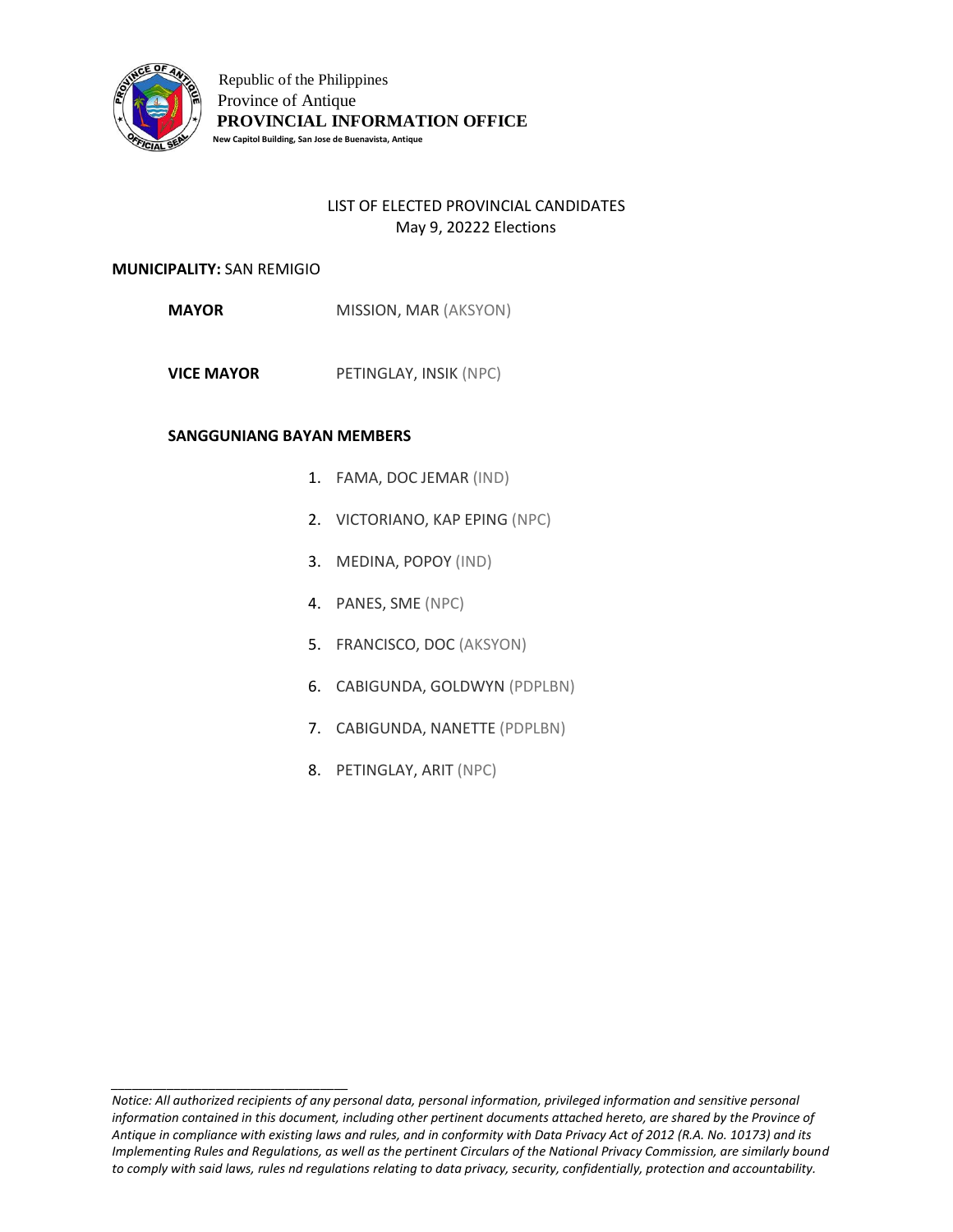

# LIST OF ELECTED PROVINCIAL CANDIDATES May 9, 20222 Elections

## **MUNICIPALITY:** BELISON

**MAYOR** PICCIO, TOPHER (AKSYON)

**VICE MAYOR** JACABA, ACAY (AKSYON)

#### **SANGGUNIANG BAYAN MEMBERS**

- 1. ELIO, ELMER (NPC)
- 2. ABIERA, TOTING (IND)
- 3. ESCANER, WARREN (PROMDI)
- 4. BARCENAL, BECAY (NUP)
- 5. ABAO, ALMA MAE (NUP)
- 6. ACUÑA, DODONG RONIE (NUP)
- 7. OTAYDE, ELFE (IND)
- **8.** ABATAY, ARNOLD (PDR)

*Notice: All authorized recipients of any personal data, personal information, privileged information and sensitive personal information contained in this document, including other pertinent documents attached hereto, are shared by the Province of Antique in compliance with existing laws and rules, and in conformity with Data Privacy Act of 2012 (R.A. No. 10173) and its Implementing Rules and Regulations, as well as the pertinent Circulars of the National Privacy Commission, are similarly bound to comply with said laws, rules nd regulations relating to data privacy, security, confidentially, protection and accountability.*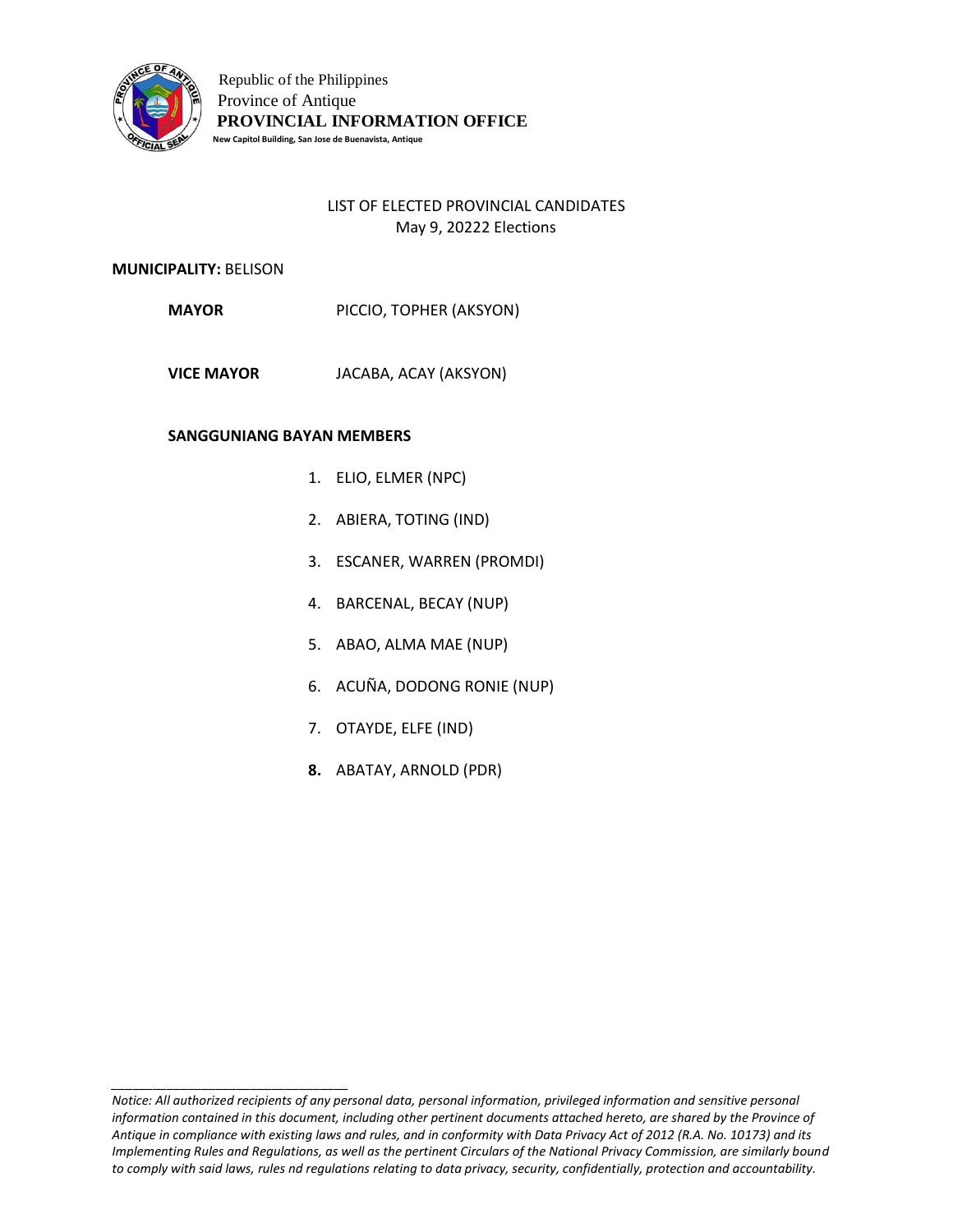

# LIST OF ELECTED PROVINCIAL CANDIDATES May 9, 20222 Elections

#### **MUNICIPALITY:** PATNONGON

*\_\_\_\_\_\_\_\_\_\_\_\_\_\_\_\_\_\_\_\_\_\_\_\_\_\_\_\_\_\_\_\_\_\_*

**MAYOR** BACONGALLO, JOHNNY (PDPLBN)

**VICE MAYOR** BACAOCO, TOM (PDPLBN)

- 1. CEPEDA, GEM (PDPLBN)
- 2. BARRIENTOS, BOTYOG (IND)
- 3. GUMAWA, GREG (PDPLBN)
- 4. SALVANI, NORMAN (IND)
- 5. MAGBANUA, ED EDDIE (PDPLBN)
- 6. RAÑOLA, VANESSA (NUP)
- 7. CRESPO, JOJO (PDPLBN)
- 8. SOLIS, DONG (PDPLBN)

*Notice: All authorized recipients of any personal data, personal information, privileged information and sensitive personal information contained in this document, including other pertinent documents attached hereto, are shared by the Province of Antique in compliance with existing laws and rules, and in conformity with Data Privacy Act of 2012 (R.A. No. 10173) and its Implementing Rules and Regulations, as well as the pertinent Circulars of the National Privacy Commission, are similarly bound to comply with said laws, rules nd regulations relating to data privacy, security, confidentially, protection and accountability.*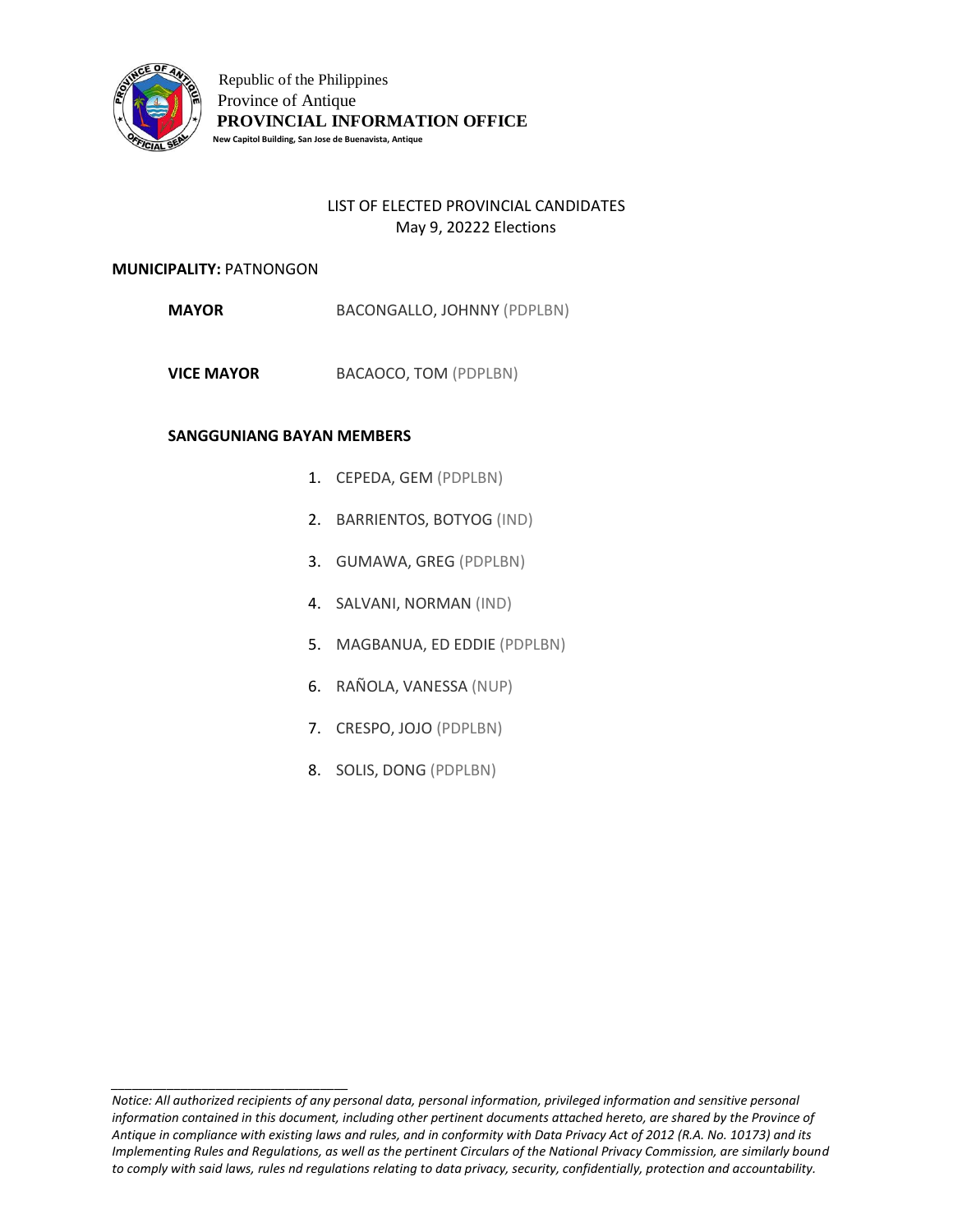

# LIST OF ELECTED PROVINCIAL CANDIDATES May 9, 20222 Elections

#### **MUNICIPALITY:** VALDERRAMA

*\_\_\_\_\_\_\_\_\_\_\_\_\_\_\_\_\_\_\_\_\_\_\_\_\_\_\_\_\_\_\_\_\_\_*

- **MAYOR** POSADAS, JOY (PDPLBN)
- **VICE MAYOR** MAGUAD, BOYET (PDPLBN)

- 1. BINGCO, BEN-BEN (AKSYON)
- 2. BINGCO, JAN-JAN (PDPLBN)
- 3. LABANON, PEDRO (NPC)
- 4. CASTILLON, DODONG (NUP)
- 5. BAYOG, CHITO (NUP)
- 6. OTADOY, KEKING (PDPLBN)
- 7. GONZALES, NOK NOK (NPC)
- 8. DIOSO, JOJO (LAKAS)

*Notice: All authorized recipients of any personal data, personal information, privileged information and sensitive personal*  information contained in this document, including other pertinent documents attached hereto, are shared by the Province of *Antique in compliance with existing laws and rules, and in conformity with Data Privacy Act of 2012 (R.A. No. 10173) and its Implementing Rules and Regulations, as well as the pertinent Circulars of the National Privacy Commission, are similarly bound to comply with said laws, rules nd regulations relating to data privacy, security, confidentially, protection and accountability.*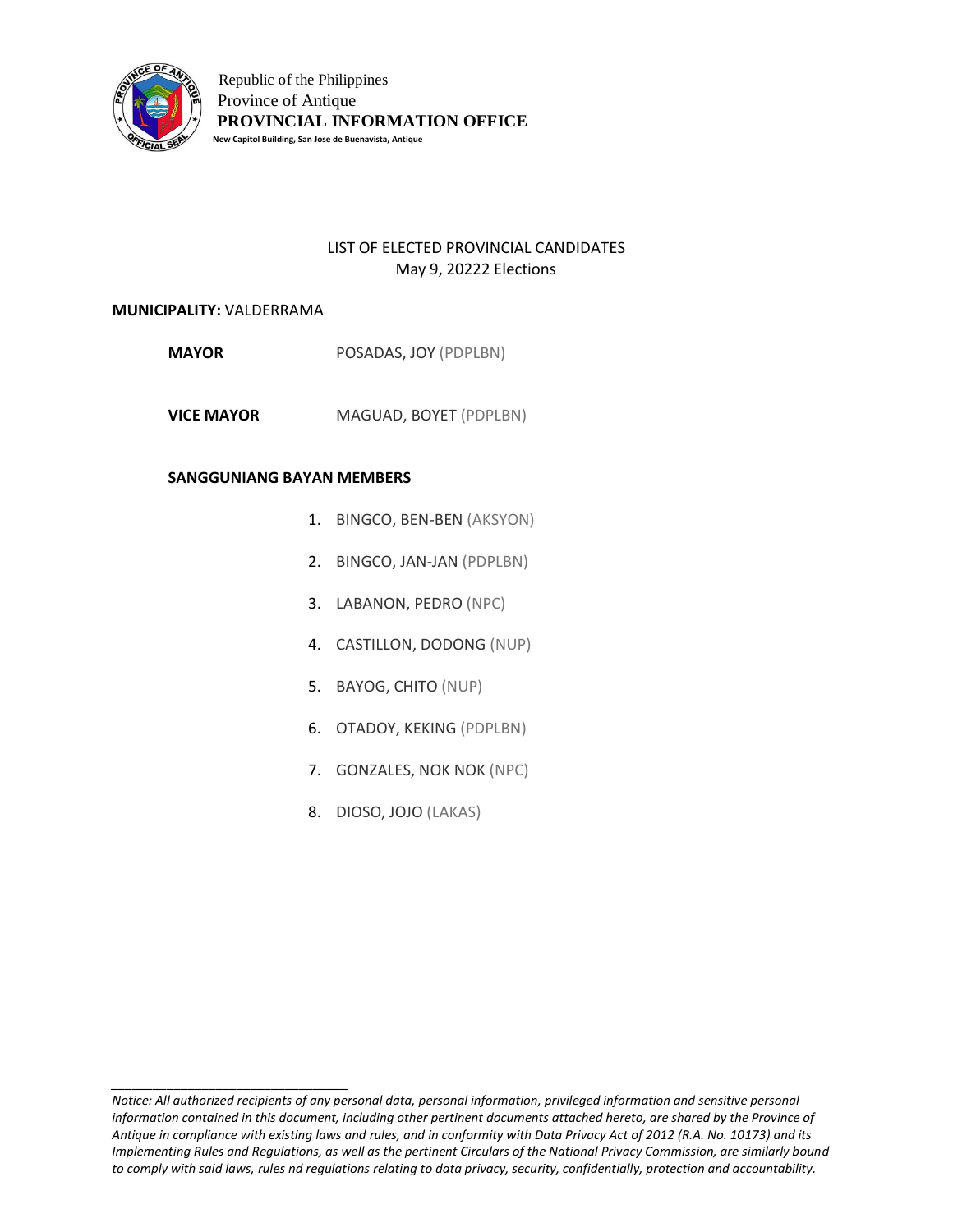

# LIST OF ELECTED PROVINCIAL CANDIDATES May 9, 20222 Elections

#### **MUNICIPALITY:** BUGASONG

*\_\_\_\_\_\_\_\_\_\_\_\_\_\_\_\_\_\_\_\_\_\_\_\_\_\_\_\_\_\_\_\_\_\_*

- **MAYOR** PACETE, JOHN LLOYD (NPC)
- **VICE MAYOR** ESCOTE, BEBING SUSAN (NUP)

- 1. PESAYCO, BING (LAKAS)
- 2. DALA, VAN HYMLER (NPC)
- 3. DELA CRUZ, TOTO MOROY (NUP)
- 4. CAPENDIT, BEMBOL (NPC)
- 5. ANTOY, GERRY (NPC)
- 6. MAGHARI, AMAY (PFP)
- 7. TATOY, JENNIFER ROSE (NUP)
- 8. RICO, MARVIN (IND)

*Notice: All authorized recipients of any personal data, personal information, privileged information and sensitive personal information contained in this document, including other pertinent documents attached hereto, are shared by the Province of Antique in compliance with existing laws and rules, and in conformity with Data Privacy Act of 2012 (R.A. No. 10173) and its Implementing Rules and Regulations, as well as the pertinent Circulars of the National Privacy Commission, are similarly bound to comply with said laws, rules nd regulations relating to data privacy, security, confidentially, protection and accountability.*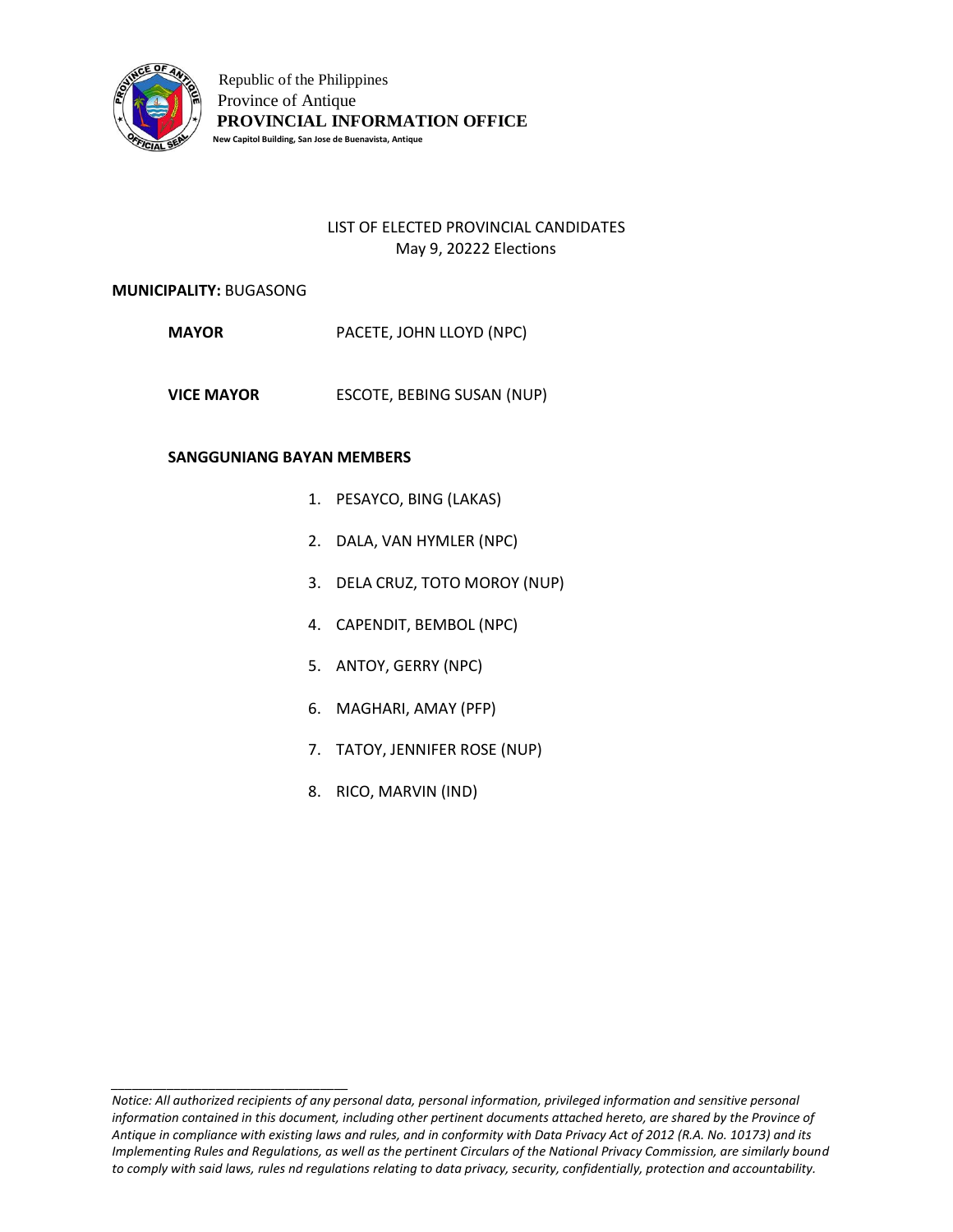

# LIST OF ELECTED PROVINCIAL CANDIDATES May 9, 20222 Elections

#### **MUNICIPALITY:** LAUA-AN

- **MAYOR** BALADJAY, ONTOY ASER (NP)
- **VICE MAYOR** BALADJAY, BEBONG (PDPLBN)

### **SANGGUNIANG BAYAN MEMBERS**

- 1. ASOY, DOC NONONG (LAKAS)
- 2. MARTINEZ, JESSEL (PDPLBN)
- 3. NIETES, BING (NPC)
- 4. ALAMIS, DANELITA (PDPLBN)
- 5. DURANA-ARMONIO, CHINGCHING (NP)
- 6. ALONSAGAY, DONG-DONG (NUP)
- 7. DELA CRUZ, ASYOK (NPC)
- **8.** DALUMPINES, LARRY (NPC)

*Notice: All authorized recipients of any personal data, personal information, privileged information and sensitive personal information contained in this document, including other pertinent documents attached hereto, are shared by the Province of Antique in compliance with existing laws and rules, and in conformity with Data Privacy Act of 2012 (R.A. No. 10173) and its Implementing Rules and Regulations, as well as the pertinent Circulars of the National Privacy Commission, are similarly bound to comply with said laws, rules nd regulations relating to data privacy, security, confidentially, protection and accountability.*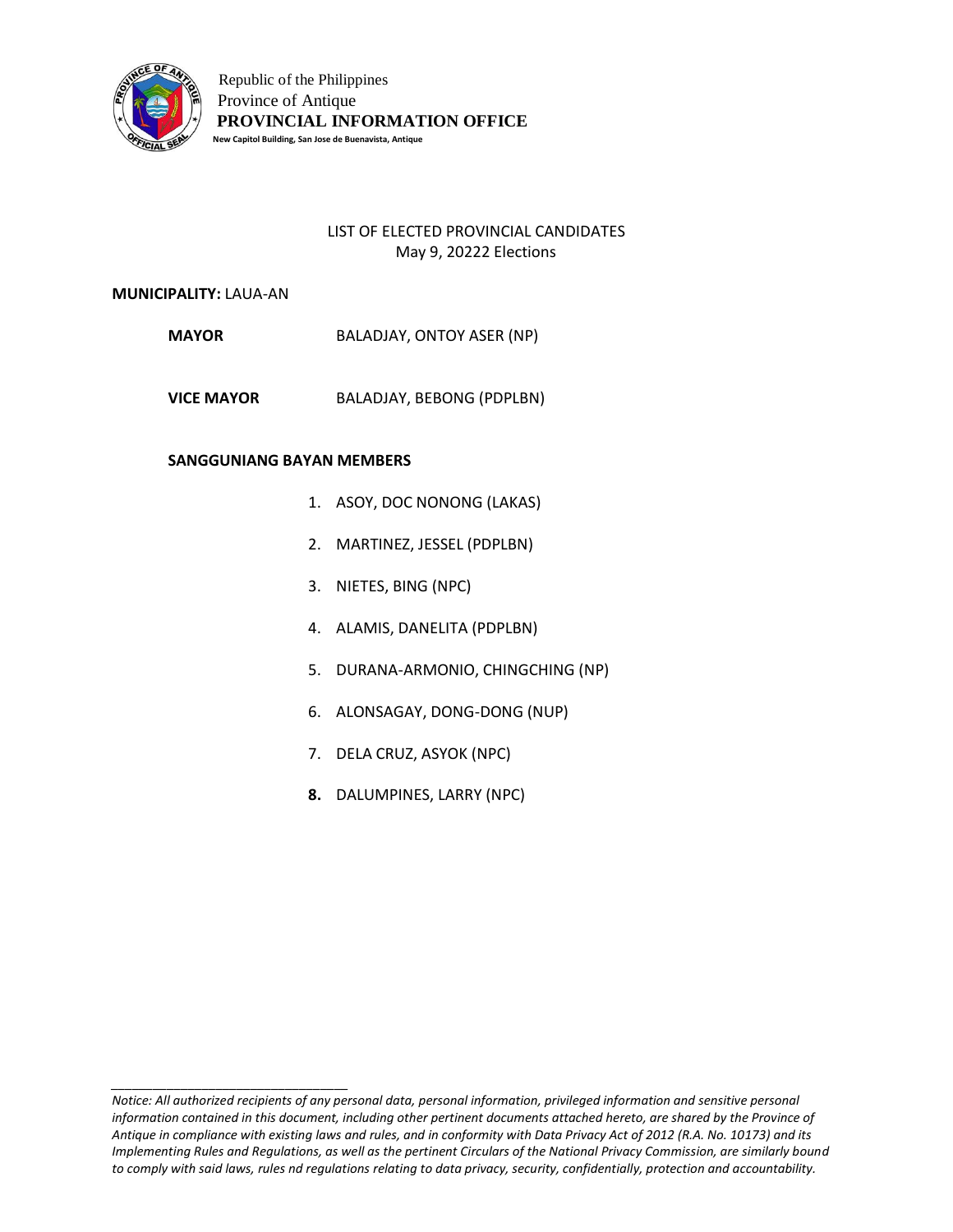

# LIST OF ELECTED PROVINCIAL CANDIDATES May 9, 20222 Elections

#### **MUNICIPALITY:** BARBAZA

**MAYOR** NECOR, BOBBY (PDPLBN)

**VICE MAYOR** ANDRES, AWE (PDPLBN)

## **SANGGUNIANG BAYAN MEMBERS**

- 1. NECOR, GERRY (PDPLBN)
- 2. JUANITAS, JEKJEK (IND)
- 3. GENOVATA, JUN-JUN (PDPLBN)
- 4. ESPARAR, MAGNING (PDPLBN)
- 5. MANALO, PABLITO (PDPLBN)
- 6. ESPARAGOZA, DINGDONG (PDPLBN)
- 7. GRAJO, BOBBY (PDPLBN)
- 8. BAJALA, ONTOY (NUP)

*Notice: All authorized recipients of any personal data, personal information, privileged information and sensitive personal information contained in this document, including other pertinent documents attached hereto, are shared by the Province of Antique in compliance with existing laws and rules, and in conformity with Data Privacy Act of 2012 (R.A. No. 10173) and its Implementing Rules and Regulations, as well as the pertinent Circulars of the National Privacy Commission, are similarly bound to comply with said laws, rules nd regulations relating to data privacy, security, confidentially, protection and accountability.*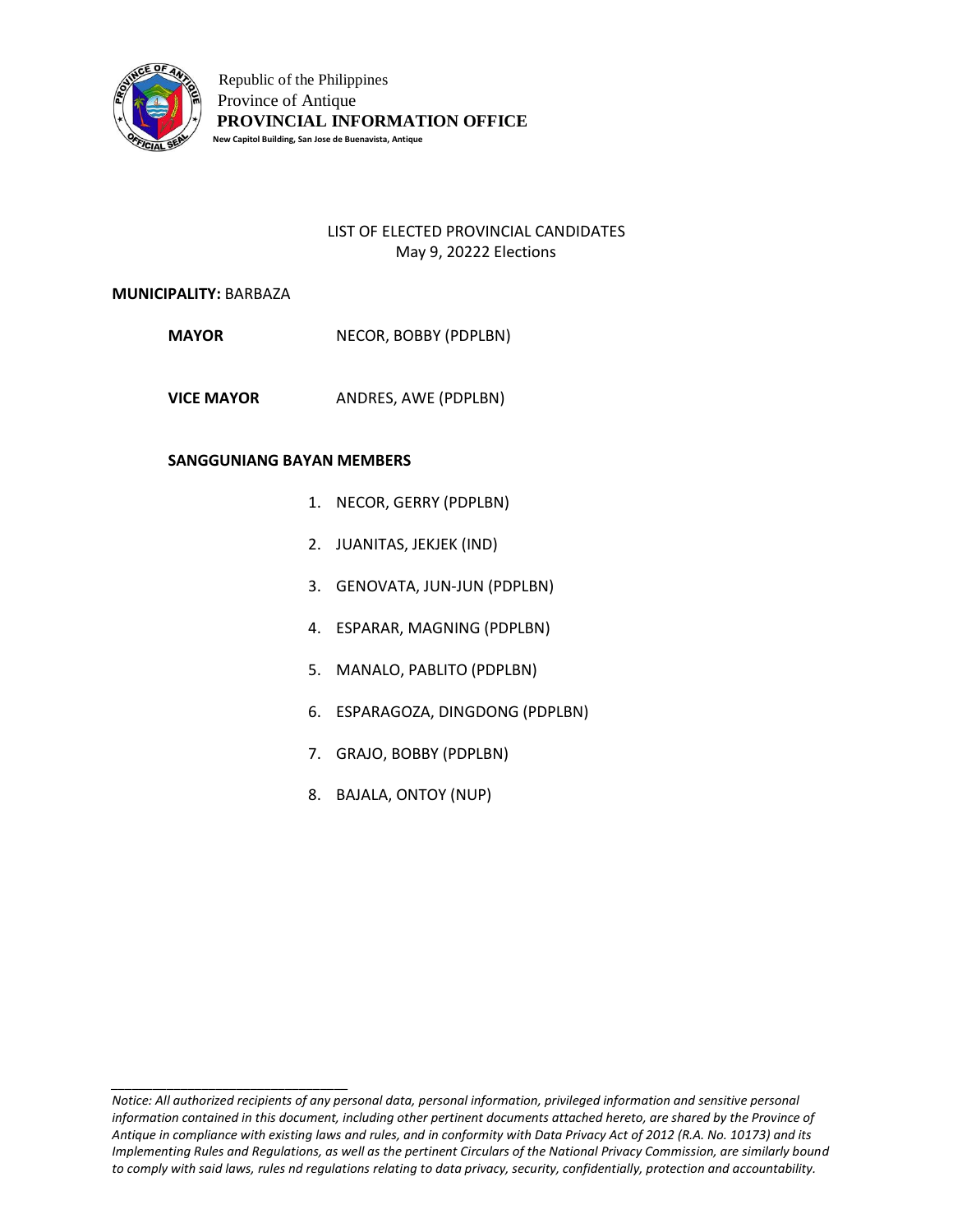

# LIST OF ELECTED PROVINCIAL CANDIDATES May 9, 20222 Elections

### **MUNICIPALITY:** TIBIAO

- **MAYOR** BANDOJA, WENG WENG (NPC)
- **VICE MAYOR** BARRIENTOS, DOY JIMMY (NPC)

### **SANGGUNIANG BAYAN MEMBERS**

- 1. BANDOJA, BANDO (AKSYON)
- 2. MODESTO, TATA CHENG (LAKAS)
- 3. BANDOJA, SACUL (NPC)
- 4. CUMLA, DODONG (NUP)
- 5. BUENAFE, RANDY (PDPLBN)
- 6. ERAGA, BOY FRED (NUP)
- 7. MEDINA, PAPAMIKE (AKSYON)
- 8. LIM, XZ (IND)

*Notice: All authorized recipients of any personal data, personal information, privileged information and sensitive personal information contained in this document, including other pertinent documents attached hereto, are shared by the Province of Antique in compliance with existing laws and rules, and in conformity with Data Privacy Act of 2012 (R.A. No. 10173) and its Implementing Rules and Regulations, as well as the pertinent Circulars of the National Privacy Commission, are similarly bound to comply with said laws, rules nd regulations relating to data privacy, security, confidentially, protection and accountability.*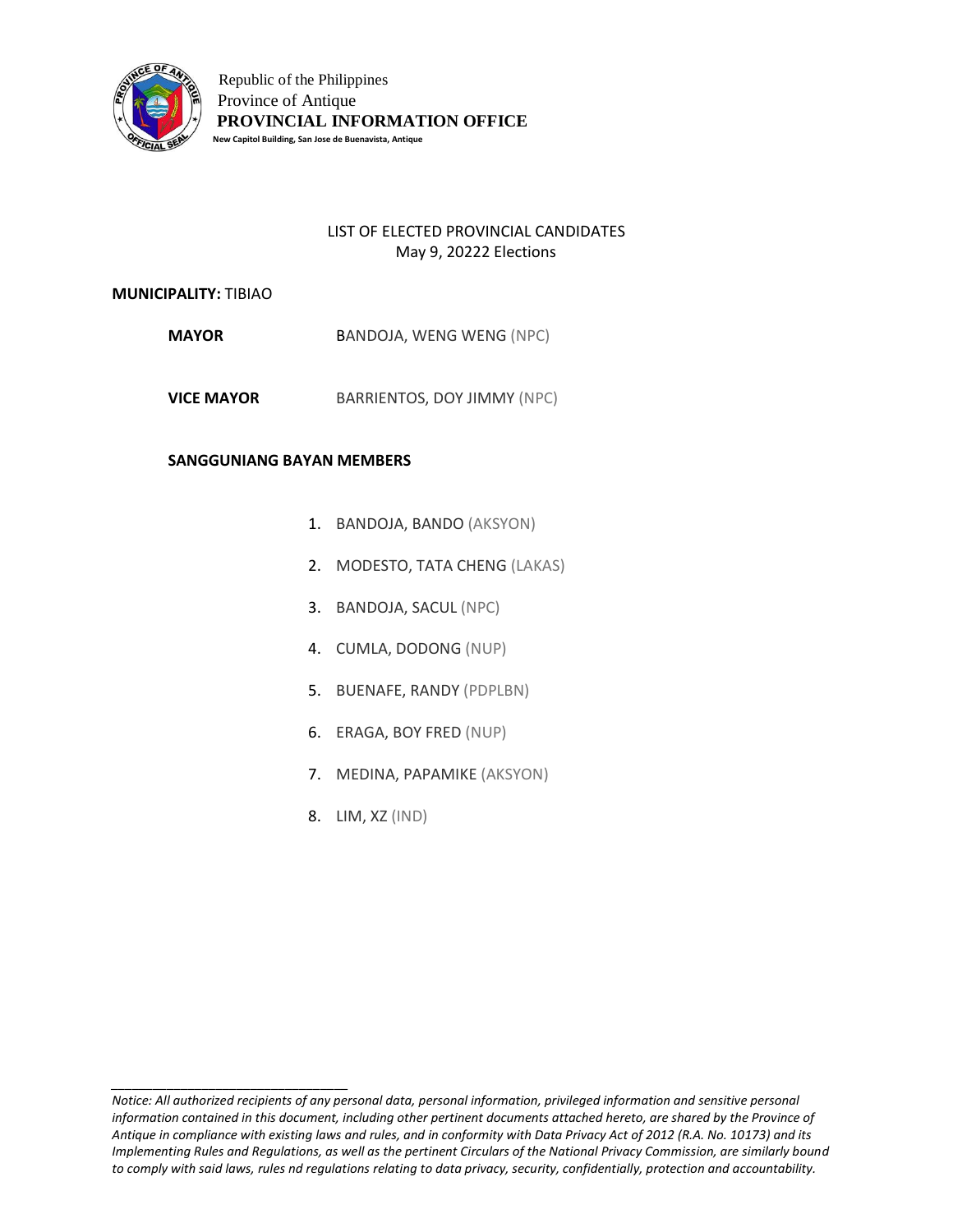

# LIST OF ELECTED PROVINCIAL CANDIDATES May 9, 20222 Elections

## **MUNICIPALITY:** CULASI

**MAYOR** LOMUGDANG, JOJE (NPC)

**VICE MAYOR** XAVIER, WAKOY (NUP)

### **SANGGUNIANG BAYAN MEMBERS**

- 1. RIVERA, JOJO LOMUGDANG (NPC)
- 2. ALORRO, BEMBEM MAAYO (NPC)
- 3. ALARCON, BOY ALA (NPC)
- 4. ALOCILJA, LARRY JOHN (NPC)
- 5. DIMACUTAC, JULY (NPC)
- 6. PALACIOS, SWATI (NUP)
- 7. ALVAREZ, DEDING (NUP)
- **8.** SALAZAR, KABONG LARRY (IND)

*Notice: All authorized recipients of any personal data, personal information, privileged information and sensitive personal information contained in this document, including other pertinent documents attached hereto, are shared by the Province of Antique in compliance with existing laws and rules, and in conformity with Data Privacy Act of 2012 (R.A. No. 10173) and its Implementing Rules and Regulations, as well as the pertinent Circulars of the National Privacy Commission, are similarly bound to comply with said laws, rules nd regulations relating to data privacy, security, confidentially, protection and accountability.*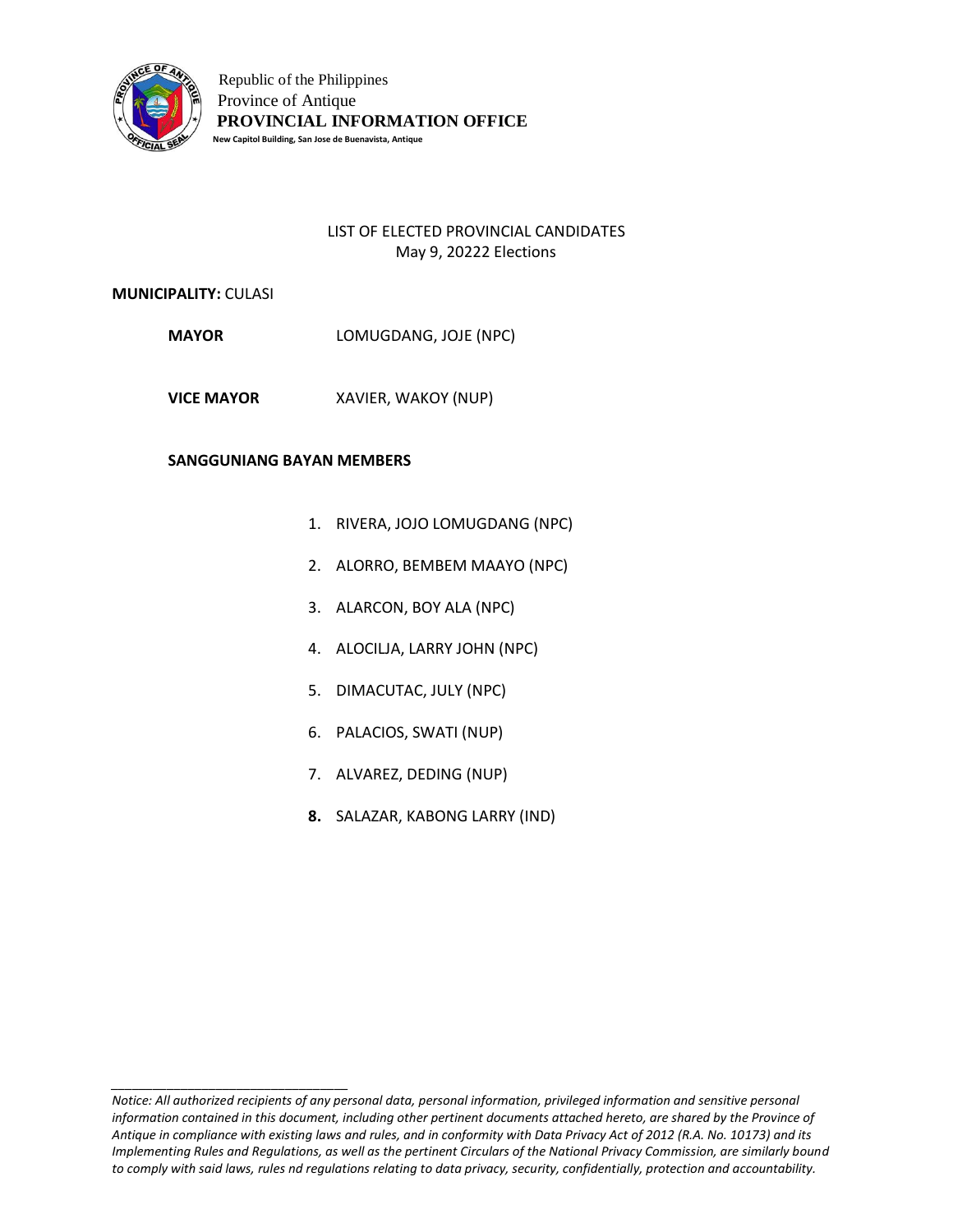

# LIST OF ELECTED PROVINCIAL CANDIDATES May 9, 20222 Elections

#### **MUNICIPALITY:** SEBASTE

- **MAYOR** VARONA, BANTOG (PDPLBN)
- **VICE MAYOR** PADPAD, JANUARY (PDPLBN)

## **SANGGUNIANG BAYAN MEMBERS**

- 1. DIOSO, NATAN (NUP)
- 2. AZUCENA, JAFF RENNON (AKSYON)
- 3. GAURAN, BOY INONG (NUP)
- 4. PADOJINOG, JOEY (AKSYON)
- 5. VALLERMOSA, GERRY (NPC)
- 6. DIMAFILES, NONONG (PDPLBN)
- 7. RENDON, VIM (LAKAS)
- **8.** NOBLE, ELLEN (PDPLBN)

*Notice: All authorized recipients of any personal data, personal information, privileged information and sensitive personal information contained in this document, including other pertinent documents attached hereto, are shared by the Province of Antique in compliance with existing laws and rules, and in conformity with Data Privacy Act of 2012 (R.A. No. 10173) and its Implementing Rules and Regulations, as well as the pertinent Circulars of the National Privacy Commission, are similarly bound to comply with said laws, rules nd regulations relating to data privacy, security, confidentially, protection and accountability.*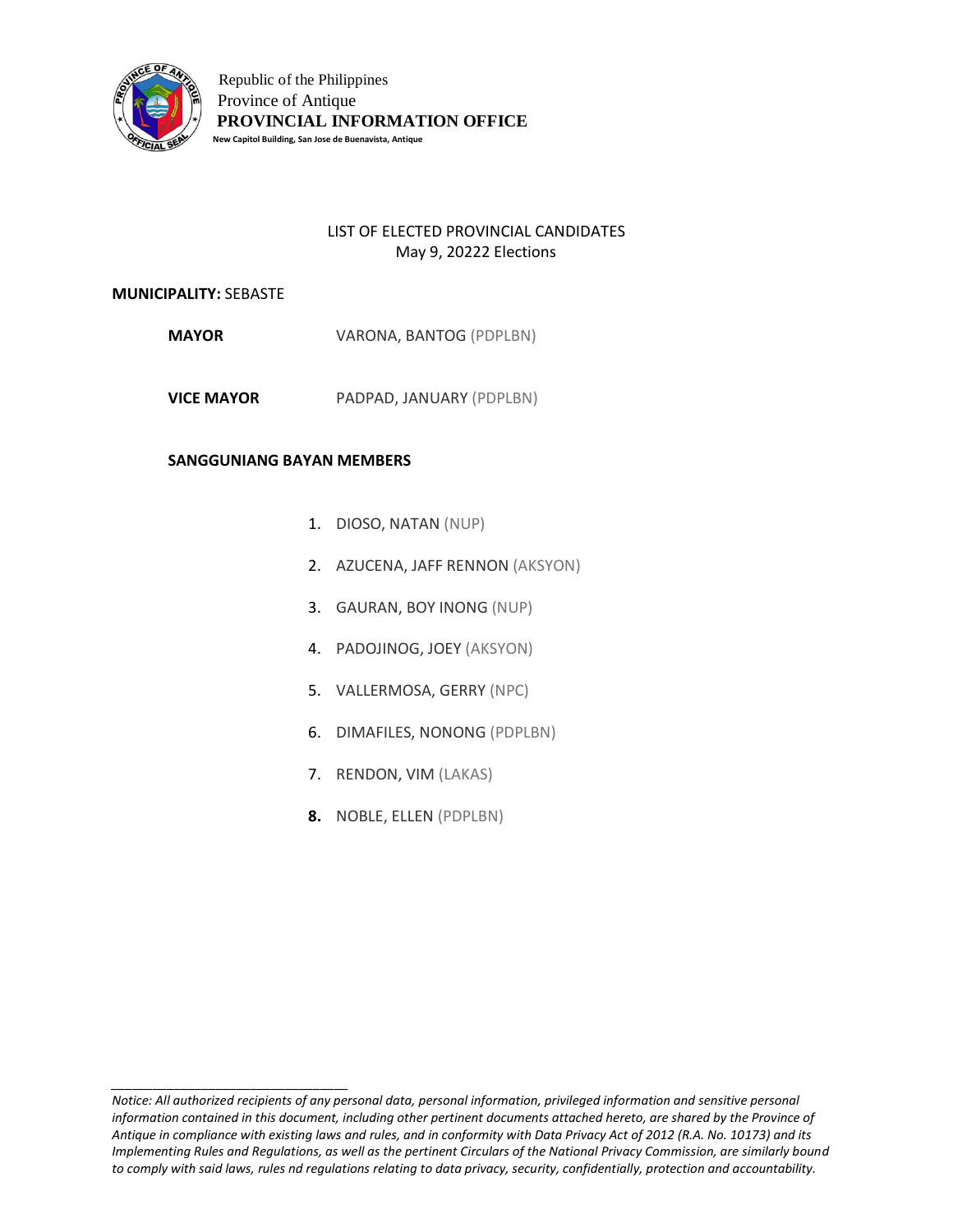

# LIST OF ELECTED PROVINCIAL CANDIDATES May 9, 20222 Elections

### **MUNICIPALITY:** PANDAN

**MAYOR** ESTOPEREZ, TOMMY (RP)

**VICE MAYOR** TAN, JEREMY (PFP)

## **SANGGUNIANG BAYAN MEMBERS**

- 1. TUGON, JOEMILIA (RP)
- 2. ALORO, FERDINAND (RP)
- 3. CANDARI, PATRING (RP)
- 4. SANCHEZ, PANOY (NPC)
- 5. BOGOY, HENRY (PDPLBN))
- 6. NAPAT, MARIE (NPC)
- 7. BRIONES, GAYNOR (NUP)
- **8.** VARON, PET (PDPLBN)

*Notice: All authorized recipients of any personal data, personal information, privileged information and sensitive personal information contained in this document, including other pertinent documents attached hereto, are shared by the Province of Antique in compliance with existing laws and rules, and in conformity with Data Privacy Act of 2012 (R.A. No. 10173) and its Implementing Rules and Regulations, as well as the pertinent Circulars of the National Privacy Commission, are similarly bound to comply with said laws, rules nd regulations relating to data privacy, security, confidentially, protection and accountability.*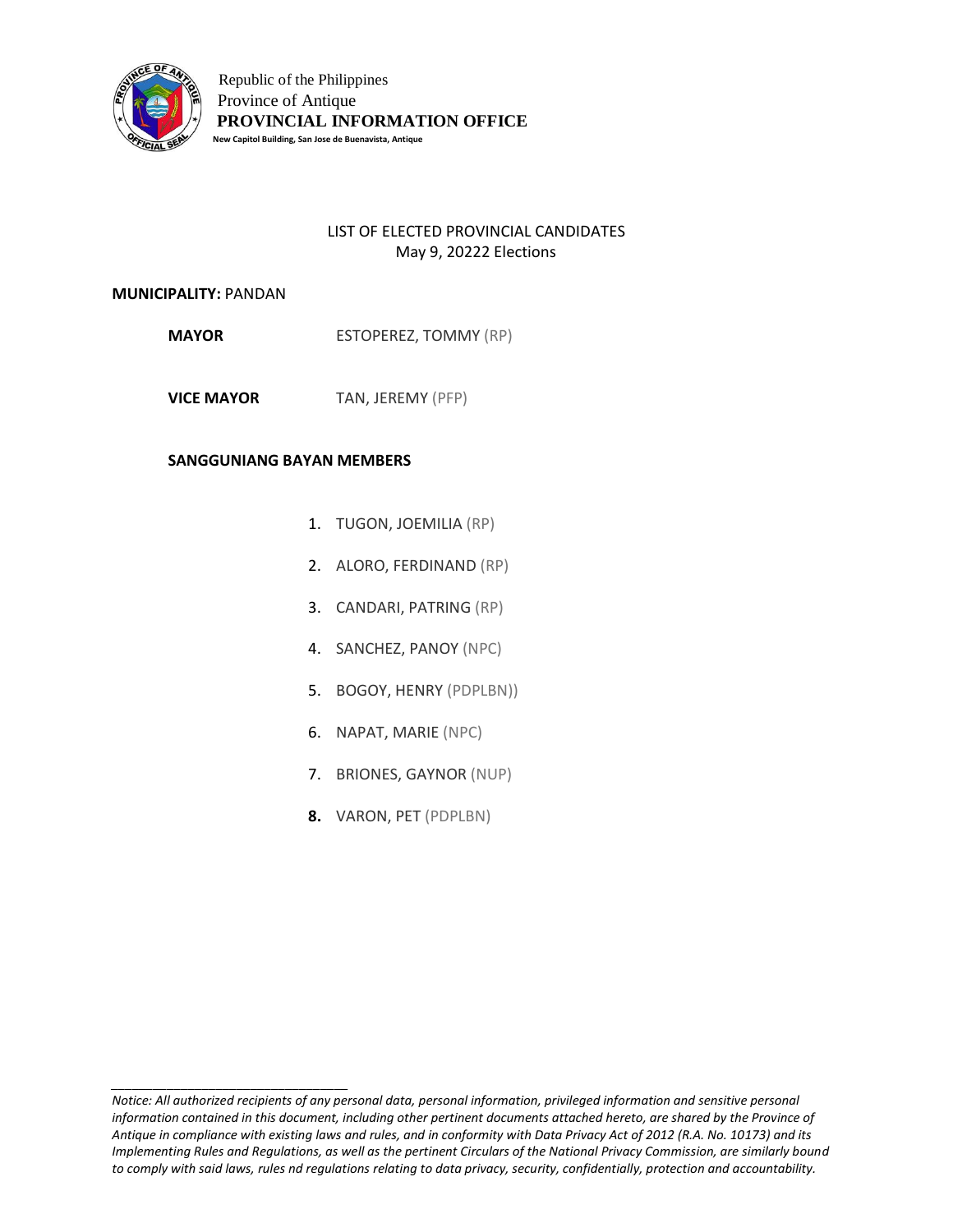

# LIST OF ELECTED PROVINCIAL CANDIDATES May 9, 20222 Elections

### **MUNICIPALITY:** LIBERTAD

*\_\_\_\_\_\_\_\_\_\_\_\_\_\_\_\_\_\_\_\_\_\_\_\_\_\_\_\_\_\_\_\_\_\_*

**MAYOR** TE, MARY JEAN (NUP)

**VICE MAYOR** MATEO, JEOLITO (NPC)

- 1. EBON, GIO (AKSYON)
- 2. SUALOG, NOBERT (AKSYON)
- 3. DOMINGO, HENRY (PDPLBN)
- 4. TONOGAN, TOTO BUGO (IND)
- 5. RUFON, TOTO EGUAL (PDPLBN)
- 6. SOLANO, THELMA (IND)
- 7. DAYPUYART, DOY TAKYO (LAKAS)
- **8.** TANDUG, MENMEN MANMAN (NPC)

*Notice: All authorized recipients of any personal data, personal information, privileged information and sensitive personal information contained in this document, including other pertinent documents attached hereto, are shared by the Province of Antique in compliance with existing laws and rules, and in conformity with Data Privacy Act of 2012 (R.A. No. 10173) and its Implementing Rules and Regulations, as well as the pertinent Circulars of the National Privacy Commission, are similarly bound to comply with said laws, rules nd regulations relating to data privacy, security, confidentially, protection and accountability.*